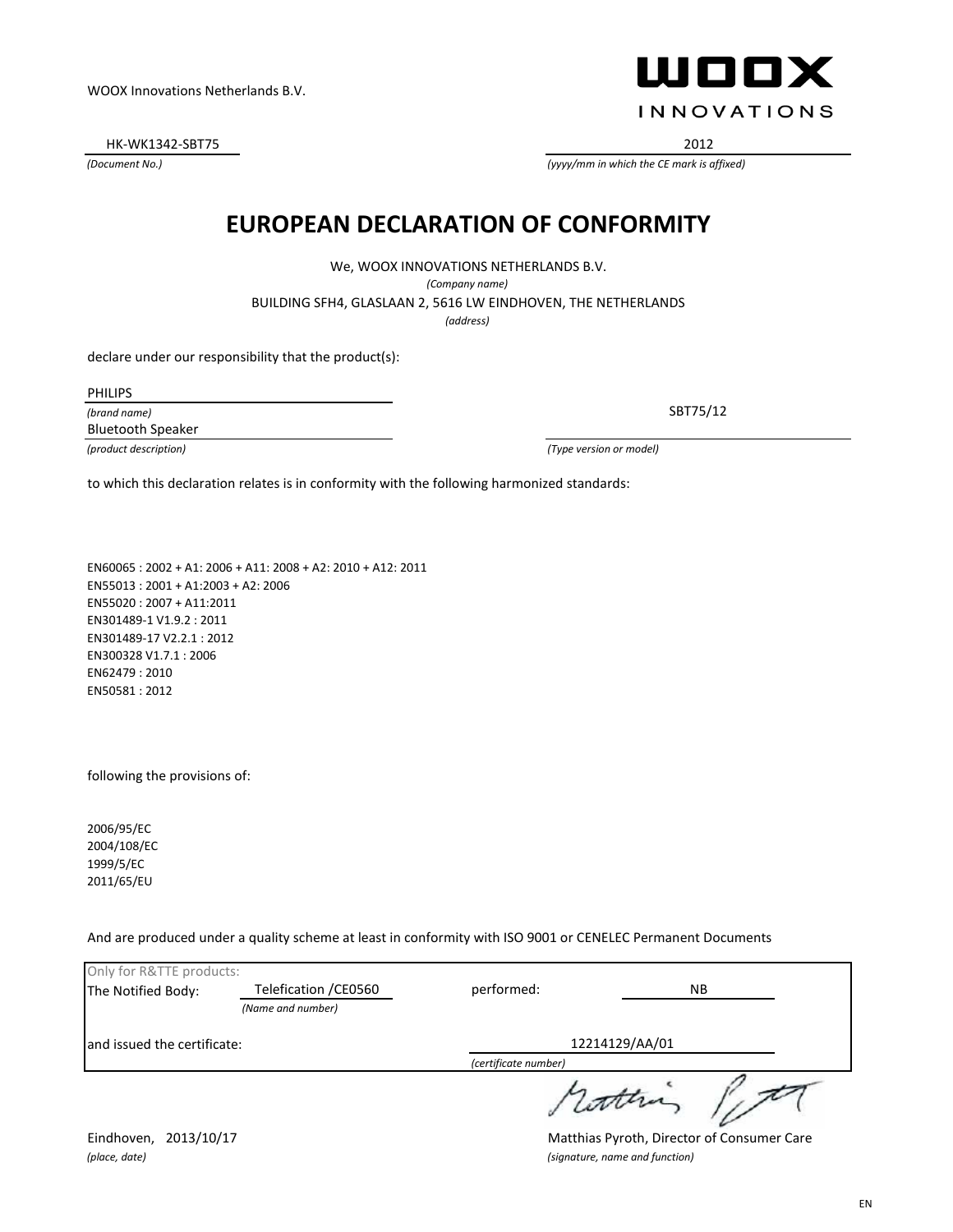HK-WK1342-SBT75 2012

*(Document No. / Numéro du document)*

ШООХ **INNOVATIONS** 

*(yyyy/mm in which the CE mark is affixed / aaaa/mm au cours de laquelle le marquage CE a été apposé)*

### **EUROPEAN DECLARATION OF CONFORMITY**

(DECLARATION DE CONFORMITE CE) BUILDING SFH4, GLASLAAN 2, 5616 LW EINDHOVEN, THE NETHERLANDS We, WOOX INNOVATIONS NETHERLANDS B.V. *(Company name / Nom de l'entreprise)*

*(address / adresse)*

declare under our responsibility that the product(s): (déclarons sous notre propre responsabilité que le(s) produit(s)) PHILIPS

*(brand name, nom de la marque)*

Bluetooth Speaker

*(product description, description du produit) (Type version or model, référence ou modèle)*

SBT75/12

(auquel cette déclaration se rapporte, est conforme aux normes harmonisées suivantes) to which this declaration relates is in conformity with the following harmonized standards:

EN60065 : 2002 + A1: 2006 + A11: 2008 + A2: 2010 + A12: 2011 EN55013 : 2001 + A1:2003 + A2: 2006 EN55020 : 2007 + A11:2011 EN301489-1 V1.9.2 : 2011 EN301489-17 V2.2.1 : 2012 EN300328 V1.7.1 : 2006 EN62479 : 2010 EN50581 : 2012

following the provisions of: (conformément aux exigences essentielles et autres dispositions pertinentes de:)

2006/95/EC 2004/108/EC 1999/5/EC 2011/65/EU

And are produced under a quality scheme at least in conformity with ISO 9001 or CENELEC Permanent Documents (Et sont fabriqués conformément à une qualité au moins conforme à la norme ISO 9001 ou aux Documents Permanents CENELEC)

| Only for R&TTE products:     |                                 |                                             |                |    |  |
|------------------------------|---------------------------------|---------------------------------------------|----------------|----|--|
| The Notified Body:           | Telefication / CE0560           | performed:                                  |                | ΝB |  |
| (L'Organisme Notifié)        | (Name and number/nom et numéro) | (a effectué)                                |                |    |  |
| and issued the certificate:  |                                 |                                             | 12214129/AA/01 |    |  |
| (et a délivré le certificat) |                                 | (certificate number / numéro du certificat) |                |    |  |
|                              |                                 |                                             |                |    |  |

Eindhoven, 2013/10/17 **Matthias Pyroth, Director of Consumer Care** *(place,date / lieu, date) (signature, name and function / signature, nom et fonction)*

rothing light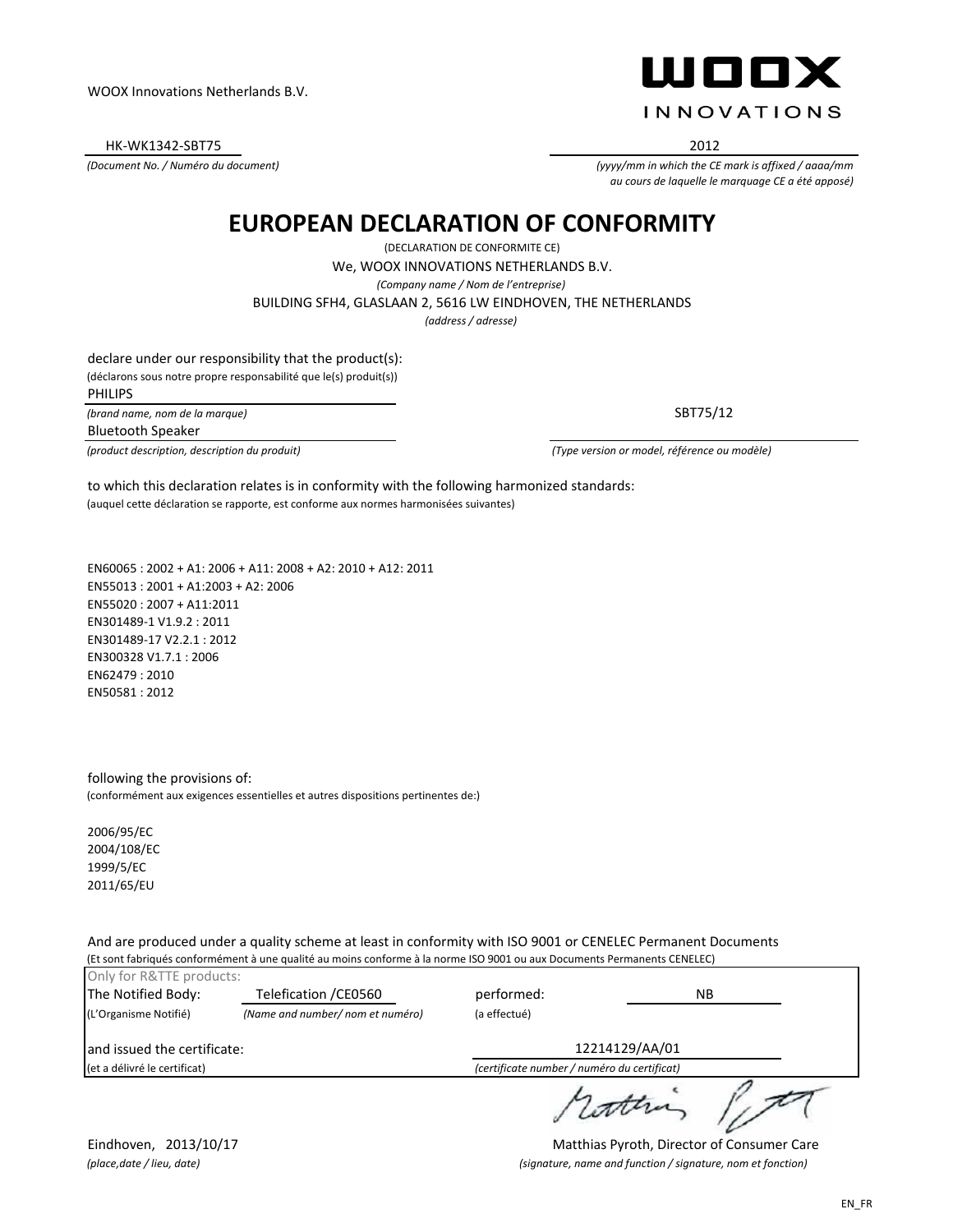*(Ort, Datum) (Unterschrift, Name und Funktion des Unterzeichners)*

#### WOOX Innovations Netherlands B.V.

HK-WK1342-SBT75 2012

*(Bericht Nr.) (JJJJ/MM der CE Zeichnerteilung)*

### **EG - Konformitätserklärung**

*(Anschrift)* BUILDING SFH4, GLASLAAN 2, 5616 LW EINDHOVEN, THE NETHERLANDS Wir, WOOX INNOVATIONS NETHERLANDS B.V. *(Firmenname)*

erklären als Verantwortliche, dass folgende(s) elektronische(s) Produkt(e):

PHILIPS

*(Markenname)* Bluetooth Speaker

*(Produktbezeichnung) (Typenbezeichnung oder Modell)*

auf die sich diese Konformitätserklärung bezieht, allen nachstehenden harmonisierten Normen entspricht:

EN60065 : 2002 + A1: 2006 + A11: 2008 + A2: 2010 + A12: 2011 EN55013 : 2001 + A1:2003 + A2: 2006 EN55020 : 2007 + A11:2011 EN301489-1 V1.9.2 : 2011 EN301489-17 V2.2.1 : 2012 EN300328 V1.7.1 : 2006 EN62479 : 2010 EN50581 : 2012

entsprechend der Bestimmungen der:

2006/95/EC 2004/108/EC 1999/5/EC 2011/65/EU

und die gemäß eines Qualitätsystems produziert werden, dass mindestens der ISO 9001 oder CENELEC Permanent Documents entspricht

| Only for R&TTE products:     |                       |                    |     |  |
|------------------------------|-----------------------|--------------------|-----|--|
| Die benannte Stelle:         | Telefication / CE0560 | ausgeführt:        | NB. |  |
|                              | (Name und Kennnummer) |                    |     |  |
| lund stellen das Zertifikat: |                       | 12214129/AA/01     |     |  |
|                              |                       | (Zertifikatnummer) |     |  |
|                              |                       |                    |     |  |

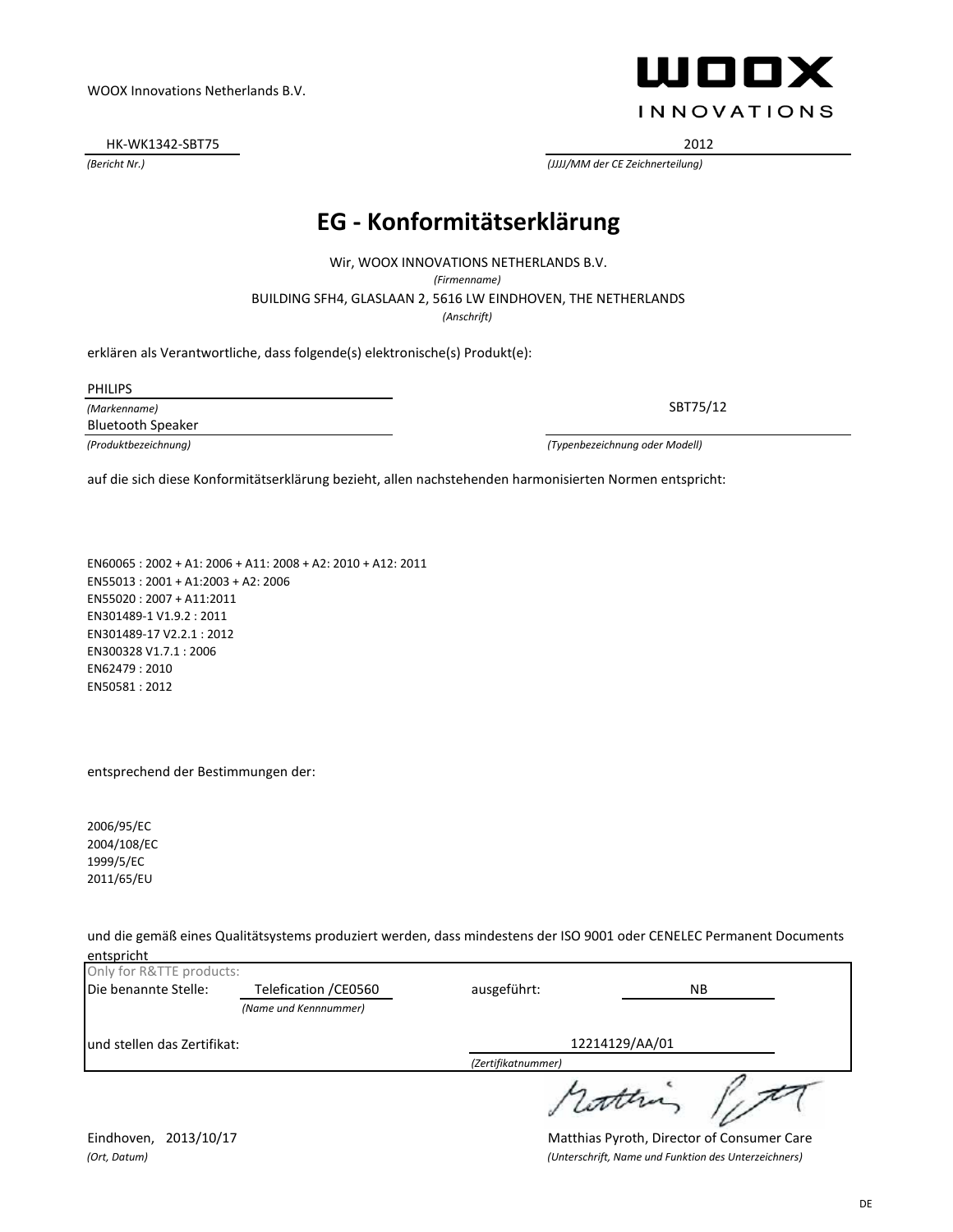HK-WK1342-SBT75 2012

### **Europese Conformiteitsverklaring**

BUILDING SFH4, GLASLAAN 2, 5616 LW EINDHOVEN, THE NETHERLANDS Wij, WOOX INNOVATIONS NETHERLANDS B.V. *(Bedrijfsnaam) (adres)*

verklaren dat onder onze verantwoordelijkheid de product(en):

PHILIPS

*(merknaam)* Bluetooth Speaker

*(productbeschrijving) (typenummer of model)*

waar deze verklaring betrekking op heeft voldoen aan de volgende geharmoniseerde standaarden:

EN60065 : 2002 + A1: 2006 + A11: 2008 + A2: 2010 + A12: 2011 EN55013 : 2001 + A1:2003 + A2: 2006 EN55020 : 2007 + A11:2011 EN301489-1 V1.9.2 : 2011 EN301489-17 V2.2.1 : 2012 EN300328 V1.7.1 : 2006 EN62479 : 2010 EN50581 : 2012

volgens de voorwaarden van:

2006/95/EC 2004/108/EC 1999/5/EC 2011/65/EU

En worden geproduceerd volgens een kwaliteitsprogramma wat minimaal overeenkomt met ISO9001 of de CENELEC

*(plaats, datum) (handtekening, naam en functie)*

| permanente documenten                |                       |                              |     |
|--------------------------------------|-----------------------|------------------------------|-----|
| Only for R&TTE products:             |                       |                              |     |
| Notified Body:                       | Telefication / CE0560 | heeft uitgevoerd:            | NB. |
|                                      | (Naam en nummer)      |                              |     |
| en heeft een certificaat uitgegeven: |                       | 12214129/AA/01               |     |
|                                      |                       | (nummer van het certificaat) |     |
|                                      |                       |                              |     |



SBT75/12

*(Documentnummer) (Jaar, maand waarin de CE markering is uitgegeven)*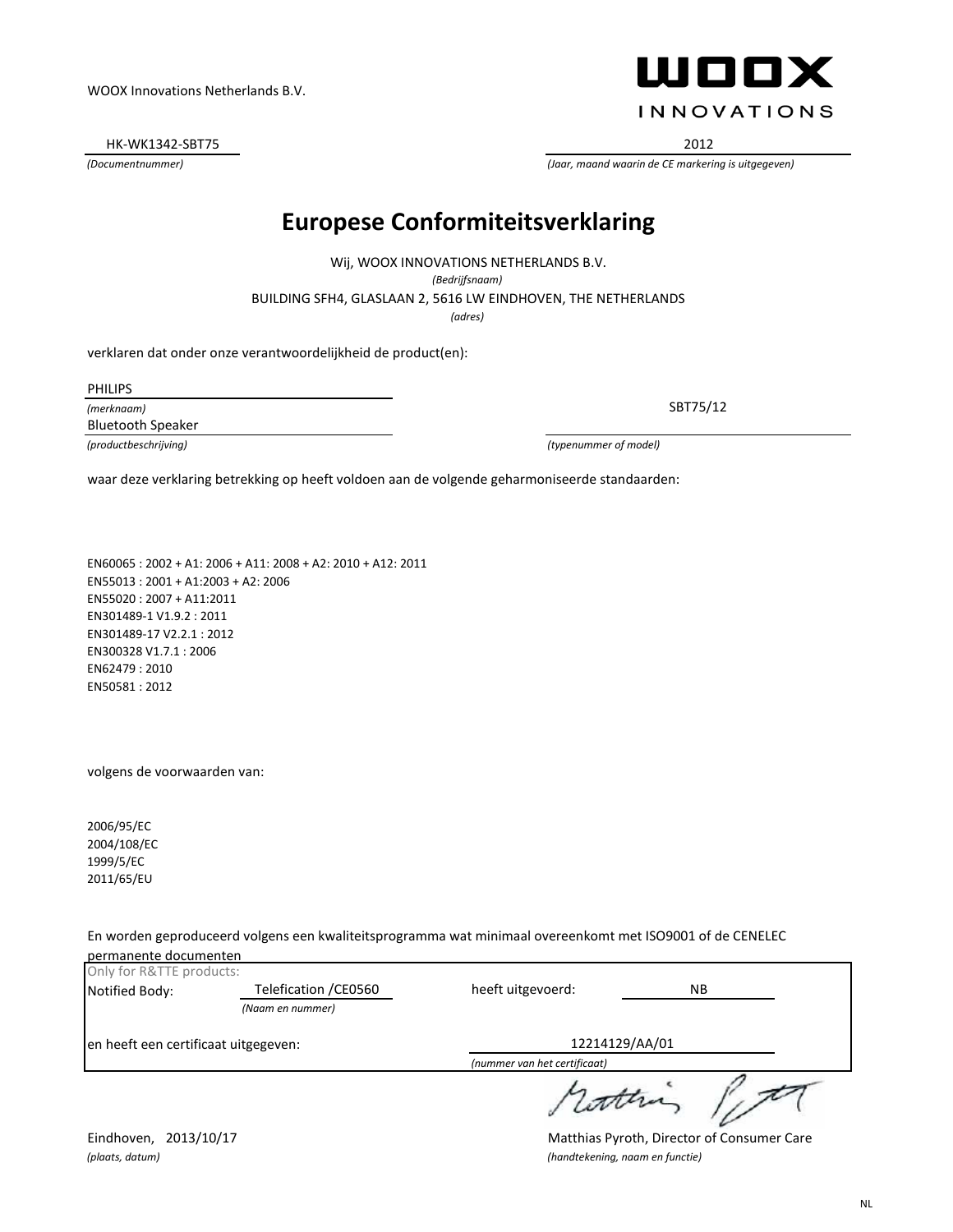opfylder krav og forskrifter af:

2006/95/EC 2004/108/EC 1999/5/EC 2011/65/EU

Og er produceret i en kvalitet, der, som minimum, opfylder kravene i ISO 9001-standarden eller CENELEC´s permanente dokumenter

| Only for R&TTE products: |                       |                     |     |
|--------------------------|-----------------------|---------------------|-----|
| udstedt af:              | Telefication / CE0560 | har gennemført:     | NB. |
|                          | (Navn og nummer)      |                     |     |
| og udstedt certifikatet: |                       | 12214129/AA/01      |     |
|                          |                       | (certifikat nummer) |     |
|                          |                       |                     |     |

*(sted, dato) (Signatur, navn og titel)*

Eindhoven, 2013/10/17 Matthias Pyroth, Director of Consumer Care

**CE deklarationserklæ ring**

*(adresse)* BUILDING SFH4, GLASLAAN 2, 5616 LW EINDHOVEN, THE NETHERLANDS Vi, WOOX INNOVATIONS NETHERLANDS B.V. *(virksomhedens navn)*

erklærer i henhold til vores ansvar, at de(t) elektriske produkt(er):

EN60065 : 2002 + A1: 2006 + A11: 2008 + A2: 2010 + A12: 2011

PHILIPS

*(navn på varermæ rke) (produktbeskrivelse) (type eller model)* Bluetooth Speaker

EN55013 : 2001 + A1:2003 + A2: 2006

EN55020 : 2007 + A11:2011 EN301489-1 V1.9.2 : 2011 EN301489-17 V2.2.1 : 2012 EN300328 V1.7.1 : 2006 EN62479 : 2010 EN50581 : 2012

denne erklæring relaterer sig til er i overenstemmelse med de harmoniserede standarder:

WOOX Innovations Netherlands B.V.

HK-WK1342-SBT75 2012

# ШООХ **INNOVATIONS**

SBT75/12

*(Dokument nummer) (Årstal for påhæ ftning af CE-mæ rkning)*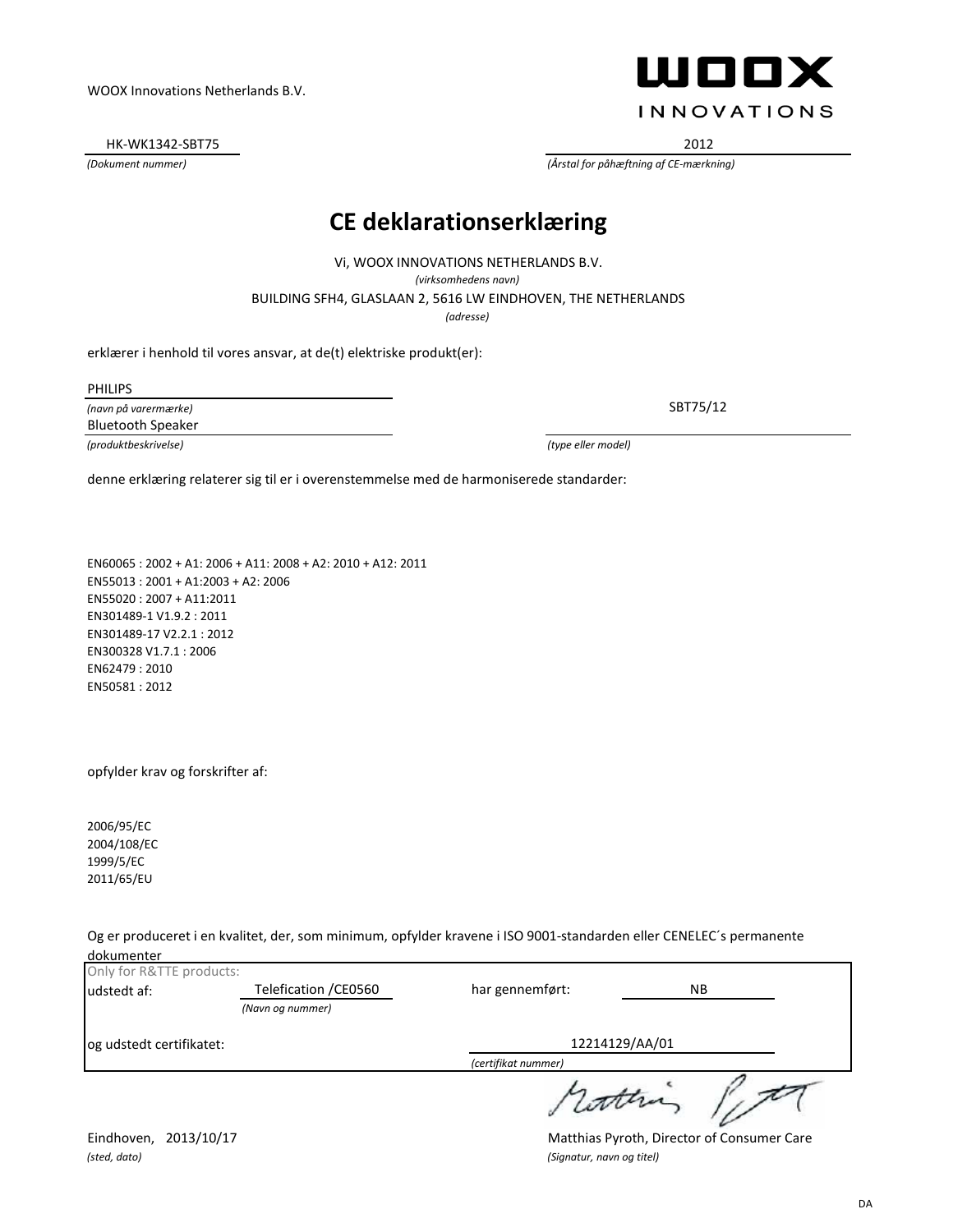*(paikka, päiväys) (Allekirjoitus, nimi ja asema)*

Eindhoven, 2013/10/17 Matthias Pyroth, Director of Consumer Care

FI

*(Raportti nr.) (CE merkinnän myöntämisvuosi)*

HK-WK1342-SBT75 2012

WOOX Innovations Netherlands B.V.

### **Vaatimustenmukaisuusvakuutus**

Me, WOOX INNOVATIONS NETHERLANDS B.V.

*(Nimi)*

BUILDING SFH4, GLASLAAN 2, 5616 LW EINDHOVEN, THE NETHERLANDS

*(Osoite)*

Ilmoitus seuraavista vastuullamme olevista sähkötuotteista:

PHILIPS

*(Brändinimi)* Bluetooth Speaker

*(Tuotekuvaus) (Tyypi, versio tai malli)*

Tämä vakuutus on yhdenmukainen seuraavien harmonisointistandardien kanssa:

EN60065 : 2002 + A1: 2006 + A11: 2008 + A2: 2010 + A12: 2011 EN55013 : 2001 + A1:2003 + A2: 2006 EN55020 : 2007 + A11:2011 EN301489-1 V1.9.2 : 2011 EN301489-17 V2.2.1 : 2012 EN300328 V1.7.1 : 2006 EN62479 : 2010 EN50581 : 2012

Seuraavien määräysten mukaisesti:

2006/95/EC 2004/108/EC 1999/5/EC 2011/65/EU

Ja on tuotettu seuraavien laatujärjestelmien mukaisesti : ISO 9001 ja CENELEC asiakirjat

| Only for R&TTE products: |                       |                        |    |  |
|--------------------------|-----------------------|------------------------|----|--|
| Ilmoitettu laitos:       | Telefication / CE0560 | suoritetaan:           | NΒ |  |
|                          | (Nimi ja numero)      |                        |    |  |
| Todistuksen antaja:      |                       | 12214129/AA/01         |    |  |
|                          |                       | (Sertifikaatin numero) |    |  |
|                          |                       | 1 cotten               |    |  |

ШППХ **INNOVATIONS**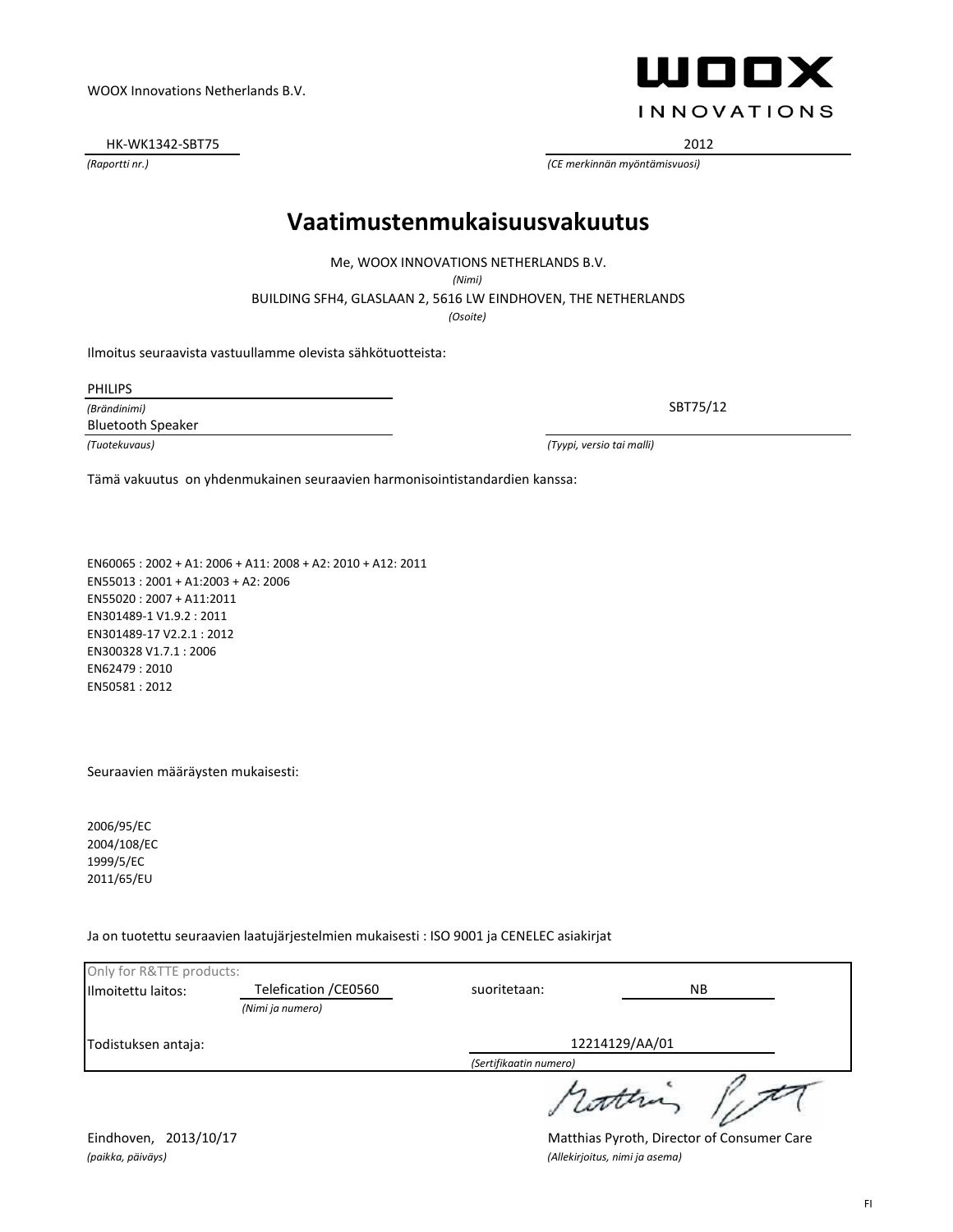*(lugar, fecha) (firma, nombre y cargo)*

Eindhoven, 2013/10/17 **Matthias Pyroth, Director of Consumer Care** 

ES

HK-WK1342-SBT75 2012

*(Número de Documento) (año/mes en que se colocó el marcado CE)*

### **DECLARACIÓ N DE CONFORMIDAD EUROPEA**

*(dirección)* BUILDING SFH4, GLASLAAN 2, 5616 LW EINDHOVEN, THE NETHERLANDS Nosotros, WOOX INNOVATIONS NETHERLANDS B.V. *(Nombre de la Empresa)*

Declaramos bajo nuestra responsabilidad que el/los producto(s):

PHILIPS

*(nombre de la marca)* Bluetooth Speaker

*(descripción del producto) (Referencia o modelo)*

Al/a los que esta declaración hace(n) referencia es/son conforme(s) con los siguientes estándares armonizados:

EN60065 : 2002 + A1: 2006 + A11: 2008 + A2: 2010 + A12: 2011 EN55013 : 2001 + A1:2003 + A2: 2006 EN55020 : 2007 + A11:2011 EN301489-1 V1.9.2 : 2011 EN301489-17 V2.2.1 : 2012 EN300328 V1.7.1 : 2006 EN62479 : 2010 EN50581 : 2012

siguiendo las disposiciones pertinentes de:

2006/95/EC 2004/108/EC 1999/5/EC 2011/65/EU

Y se fabrican conforme a una calidad como mínimo conforme a la norma ISO 9001 o a los Documentos Permanentes CENELEC

| Only for R&TTE products:<br>El organismo notificado: | Telefication / CE0560 | hecho en:               | NB. |  |
|------------------------------------------------------|-----------------------|-------------------------|-----|--|
|                                                      | (Nombre y número)     |                         |     |  |
| ly ha expedido el certificado:                       |                       | 12214129/AA/01          |     |  |
|                                                      |                       | (número de certificado) |     |  |
|                                                      |                       | cather                  |     |  |



SBT75/12

WOOX Innovations Netherlands B.V.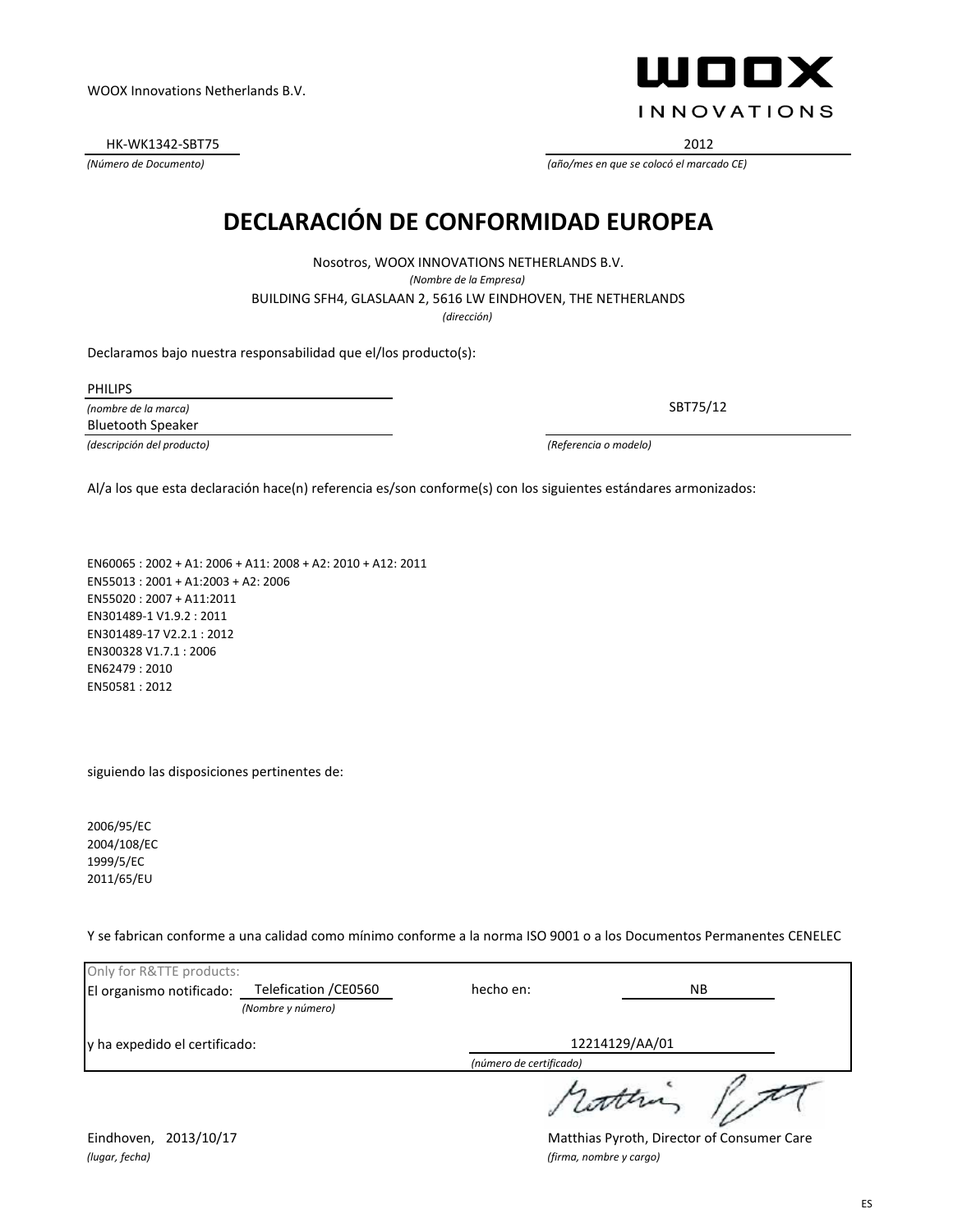PT

HK-WK1342-SBT75 2012

### **DECLARAÇAO DE CONFORMIDADE CE**

Nós, WOOX INNOVATIONS NETHERLANDS B.V. *(Nome da empresa)* BUILDING SFH4, GLASLAAN 2, 5616 LW EINDHOVEN, THE NETHERLANDS *(morada)*

Declaramos sob a nossa responsabilidade que o(s) produto(s):

PHILIPS

*(nome da marca)* Bluetooth Speaker

*(descrição do produto) (referéncia ou modelo)*

A(os) quais diz respeito esta declaração é/são conforme(s) com os seguintes standards harmonisados:

EN60065 : 2002 + A1: 2006 + A11: 2008 + A2: 2010 + A12: 2011 EN55013 : 2001 + A1:2003 + A2: 2006 EN55020 : 2007 + A11:2011 EN301489-1 V1.9.2 : 2011 EN301489-17 V2.2.1 : 2012 EN300328 V1.7.1 : 2006 EN62479 : 2010 EN50581 : 2012

Conforme as exigencias essenciais e outras disposições pertinentes de:

2006/95/EC 2004/108/EC 1999/5/EC 2011/65/EU

E são fabricadas sob critérios de qualidade no mínimo conformes com a norma ISO 9001 ou documentos Permanentes **CENELEC** 

| Only for R&TTE products: |                       |                         |           |
|--------------------------|-----------------------|-------------------------|-----------|
| Organismo Notificado:    | Telefication / CE0560 | efectuado por:          | <b>NB</b> |
|                          | (Nome e número)       |                         |           |
| emitiu o certificado:    |                       | 12214129/AA/01          |           |
|                          |                       | (numero do certificado) |           |
|                          |                       | wonne                   |           |

*(Número do Documento) (durante a qual a marcação CE foi fixada)*



Eindhoven, 2013/10/17 **Matthias Pyroth, Director of Consumer Care** *(local, data) (assinatura, nome e função)*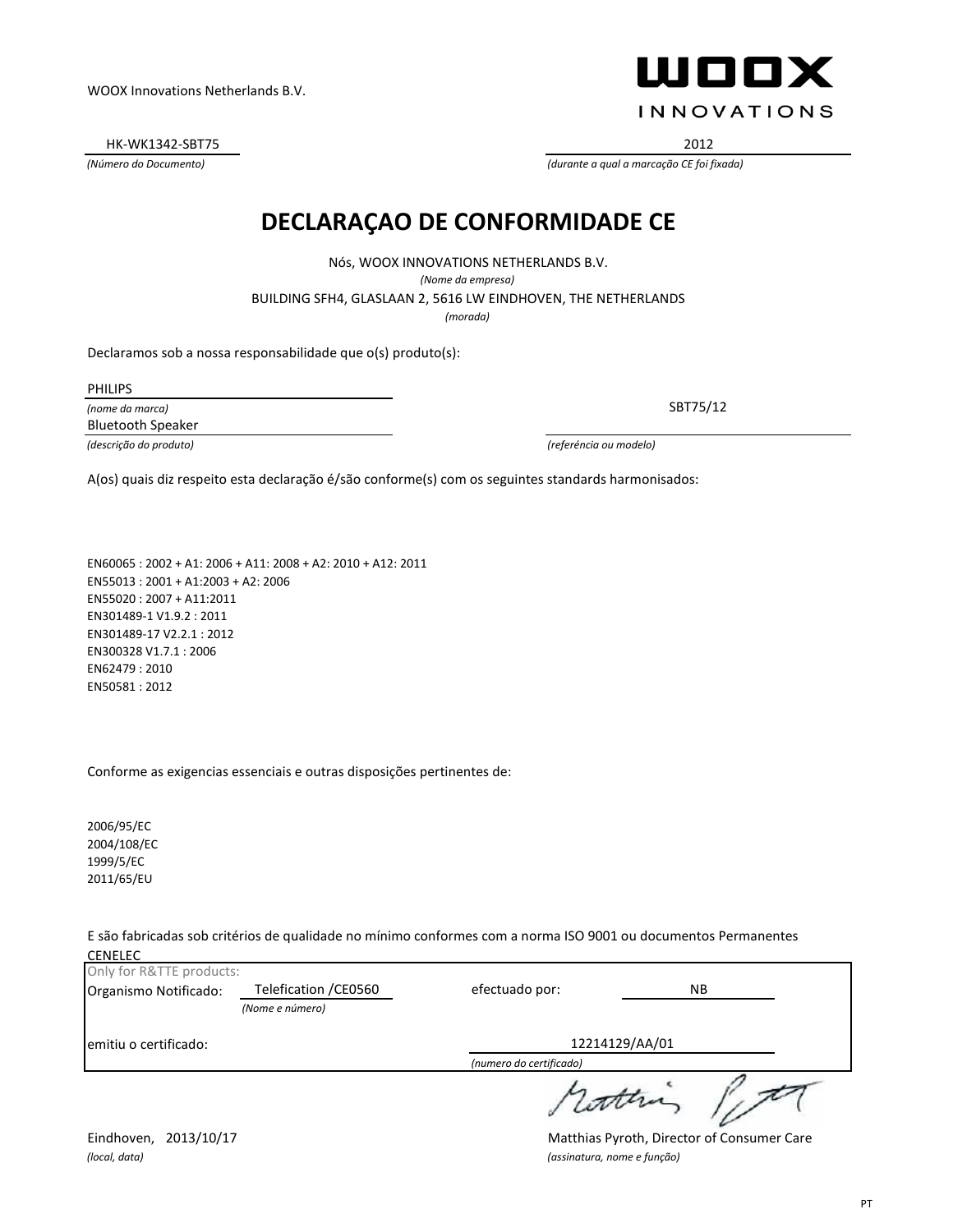Only for R&TTE products:

L'Organismo Notificato:

e rilasciato il certificato:

Eindhoven, 2013/10/17 **Matthias Pyroth, Director of Consumer Care** *(luogo, data) (firma , nome e funzione)*

NB

12214129/AA/01

attra

# al quale questa dichiarazione si riferisce è conforme alle seguenti norme armonizzate:

*(indirizzo)*

*(Nome della società)*

**DICHIARAZIONE DI CONFORMITA' CE**

EN60065 : 2002 + A1: 2006 + A11: 2008 + A2: 2010 + A12: 2011 EN55013 : 2001 + A1:2003 + A2: 2006 EN55020 : 2007 + A11:2011 EN301489-1 V1.9.2 : 2011 EN301489-17 V2.2.1 : 2012 EN300328 V1.7.1 : 2006 EN62479 : 2010 EN50581 : 2012

*(nome e numero)*

Telefication /CE0560

a seguito delle disposizioni del:

2006/95/EC 2004/108/EC 1999/5/EC 2011/65/EU

e i processi produttivi seguono un sistema qualità conforme almeno alla norma ISO9001 o agli standard CENELEC

ha eseguito:

*(numero di certificato)*

BUILDING SFH4, GLASLAAN 2, 5616 LW EINDHOVEN, THE NETHERLANDS la sottoscritta WOOX INNOVATIONS NETHERLANDS B.V.

dichiariamo sotto la nostra responsabilità che il(i) prodotto (i):

PHILIPS

*(marchio)* Bluetooth Speaker

*(descrizione del prodotto) (referenza o modello)*

*(Numero di documento) (in cui è apposto il marchio CE)*

WOOX Innovations Netherlands B.V.

HK-WK1342-SBT75 2012



SBT75/12

IT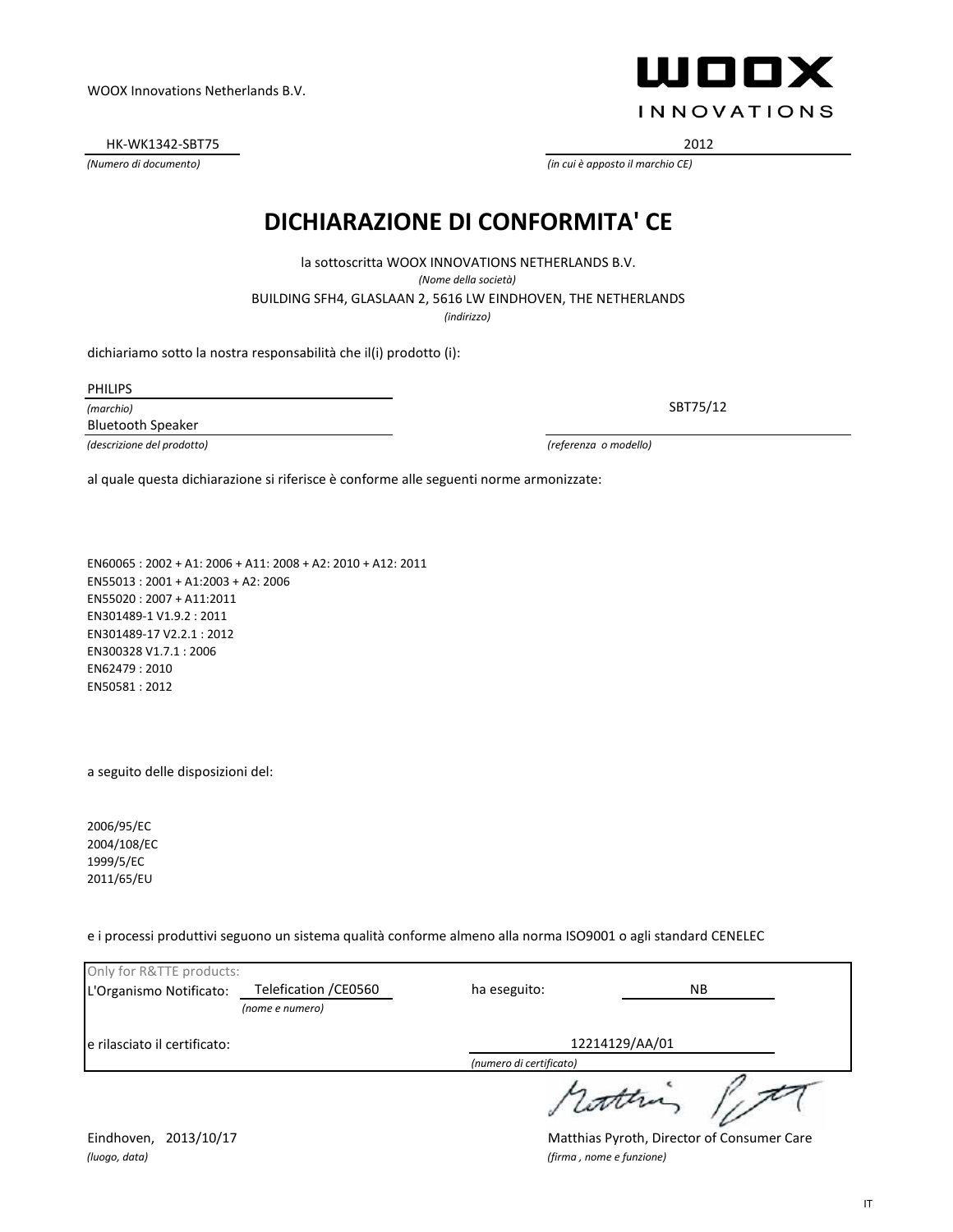Eindhoven, 2013/10/17 **Matthias Pyroth, Director of Consumer Care** *(τόπος, ημερομηνία) (υπογραφή, ονοματεπώνυμο και λειτουργία)*

#### WOOX Innovations Netherlands B.V.

HK-WK1342-SBT75 2012

### **ΔΗΛΩΣΗ ΣΥΜΜΟΡΦΩΣΗΣ CE**

*(Διεύθυνση)* BUILDING SFH4, GLASLAAN 2, 5616 LW EINDHOVEN, THE NETHERLANDS Εμείς, η εταιρεία WOOX INNOVATIONS NETHERLANDS B.V. *(Επωνυμία)*

Δηλώνουμε υπεύθυνα ότι το ηλεκτρολογικό προϊόν/ προϊόντα:

PHILIPS

*(ονομασία μάρκας) (περιγραφή προϊόντος) (Τύπος έκδοσης ή μοντέλο)* Bluetooth Speaker

στο οποίο/ στα οποία αφορά η παρούσα δήλωση συμμορφούται/ συμμορφούνται με τα εξής εναρμονισμένα πρότυπα:

EN60065 : 2002 + A1: 2006 + A11: 2008 + A2: 2010 + A12: 2011 EN55013 : 2001 + A1:2003 + A2: 2006 EN55020 : 2007 + A11:2011 EN301489-1 V1.9.2 : 2011 EN301489-17 V2.2.1 : 2012 EN300328 V1.7.1 : 2006 EN62479 : 2010 EN50581 : 2012

Σύμφωνα με τις διατάξεις των οδηγιών:

2006/95/EC 2004/108/EC 1999/5/EC 2011/65/EU

Και παράγεται/ παράγονται σύμφωνα με ένα ποιοτικό πρόγραμμα που συμμορφούται, κατ'ελάχιστον, με το πρότυπο ISO 9001 ή με τα Μόνιμα Έγγραφα Τεκμηρίωσης της CENELEC

| Only for R&TTE products:      |                        |                          |           |  |
|-------------------------------|------------------------|--------------------------|-----------|--|
| Ο ειδοποιηθείς                | Telefication / CE0560  | διεξήγαγε:               | <b>NB</b> |  |
| οργανισμός:                   | (Ονομασία και αριθμός) |                          |           |  |
| Και εξέδωσε το πιστοποιητικό: |                        | 12214129/AA/01           |           |  |
|                               |                        | (αριθμός πιστοποιητικού) |           |  |
|                               |                        |                          |           |  |



SBT75/12

*(Αρ. έκθεσης) (Έτος επικόλλησης του σήματος συμμόρφωσης CE)*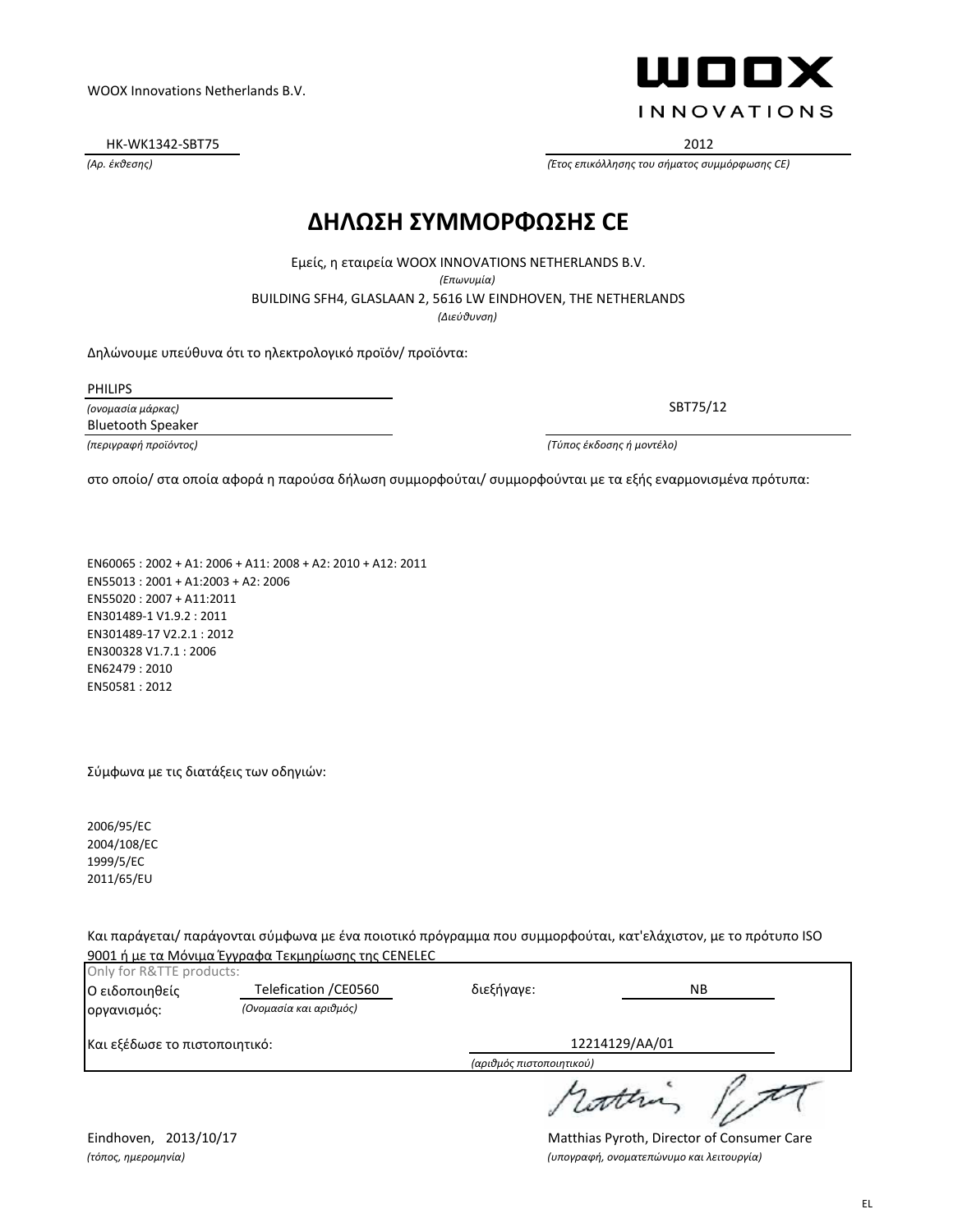HK-WK1342-SBT75 2012

#### **DEKLARACJA ZGODNOŚCI CE**

My, WOOX INNOVATIONS NETHERLANDS B.V.

*(Nazwa)*

BUILDING SFH4, GLASLAAN 2, 5616 LW EINDHOVEN, THE NETHERLANDS

*(adres)*

Deklarujemy na naszą odpowiedzialność, że urządzeni(e/a) elektryczne:

PHILIPS

*(marka)* Bluetooth Speaker

*(nazwa /opis produktu) (Typ lub model)*

Do którego odnosi się niniejsza deklaracja jest zgodny z następującymi normami zharmonizowanymi:

EN60065 : 2002 + A1: 2006 + A11: 2008 + A2: 2010 + A12: 2011 EN55013 : 2001 + A1:2003 + A2: 2006 EN55020 : 2007 + A11:2011 EN301489-1 V1.9.2 : 2011 EN301489-17 V2.2.1 : 2012 EN300328 V1.7.1 : 2006 EN62479 : 2010 EN50581 : 2012

Zgodnie z dyrektywami:

2006/95/EC 2004/108/EC 1999/5/EC 2011/65/EU

oraz został wyprodukowany zgodnie ze standardami jakościowymi takimi jak ISO9001 lub CENELEC Permanent Documents

| Only for R&TTE products: |                       |                                           |           |
|--------------------------|-----------------------|-------------------------------------------|-----------|
| Jednostka certyfikująca: | Telefication / CE0560 | wykonała:                                 | <b>NB</b> |
|                          | (Nazwa i numer)       |                                           |           |
| i wydała certyfikat:     |                       | 12214129/AA/01                            |           |
|                          |                       | (numero del certificatonumer certyfikatu) |           |
|                          |                       |                                           |           |

*(Numer raportu) (Rok, w którym oznakowanie CE zostało umieszczone na wyrobie)*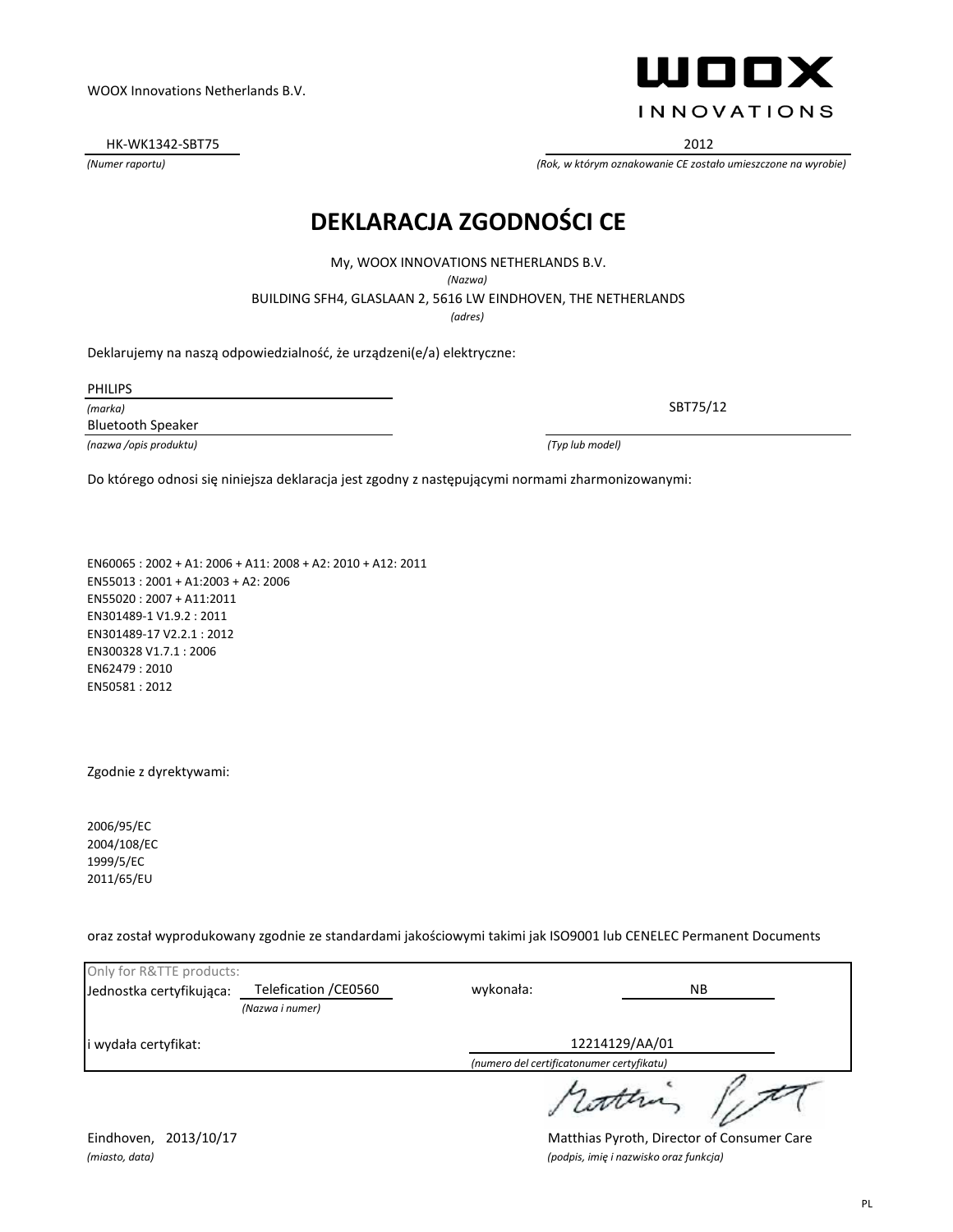HK-WK1342-SBT75 2012

#### **DECLARAŢIE DE CONFORMITATE CE**

Noi, WOOX INNOVATIONS NETHERLANDS B.V.

*(Nume)*

BUILDING SFH4, GLASLAAN 2, 5616 LW EINDHOVEN, THE NETHERLANDS

*(adresă)*

Declarăm pe proprie răspundere că produsul (produsele) electric(e):

PHILIPS

*(marca)* Bluetooth Speaker

*(descriere produs) (Tip sau model)*

La care se referă această declaraţie, este in conformitate cu următoarele standarde armonizate:

EN60065 : 2002 + A1: 2006 + A11: 2008 + A2: 2010 + A12: 2011 EN55013 : 2001 + A1:2003 + A2: 2006 EN55020 : 2007 + A11:2011 EN301489-1 V1.9.2 : 2011 EN301489-17 V2.2.1 : 2012 EN300328 V1.7.1 : 2006 EN62479 : 2010 EN50581 : 2012

În conformitate cu dispoziţiile directivelor:

2006/95/EC 2004/108/EC 1999/5/EC 2011/65/EU

Şi sunt fabricate după o schemă de calitate conformă cel puţin cu standardul ISO 9001 sau Documentele Permanente CENELEC

| Only for R&TTE products: |                       |                          |     |
|--------------------------|-----------------------|--------------------------|-----|
| Organismul notificat:    | Telefication / CE0560 | a efectuat:              | NB. |
|                          | (Nume si număr)       |                          |     |
| Si a emis certificatul:  |                       | 12214129/AA/01           |     |
|                          |                       | (Numărul certificatului) |     |
|                          |                       |                          |     |

Eindhoven, 2013/10/17 **Matthias Pyroth, Director of Consumer Care** *(locul, data) (semnătura, nume şi funcţie)*



SBT75/12

*(Nr. raport) (Anul în care este aplicat marcajul CE)*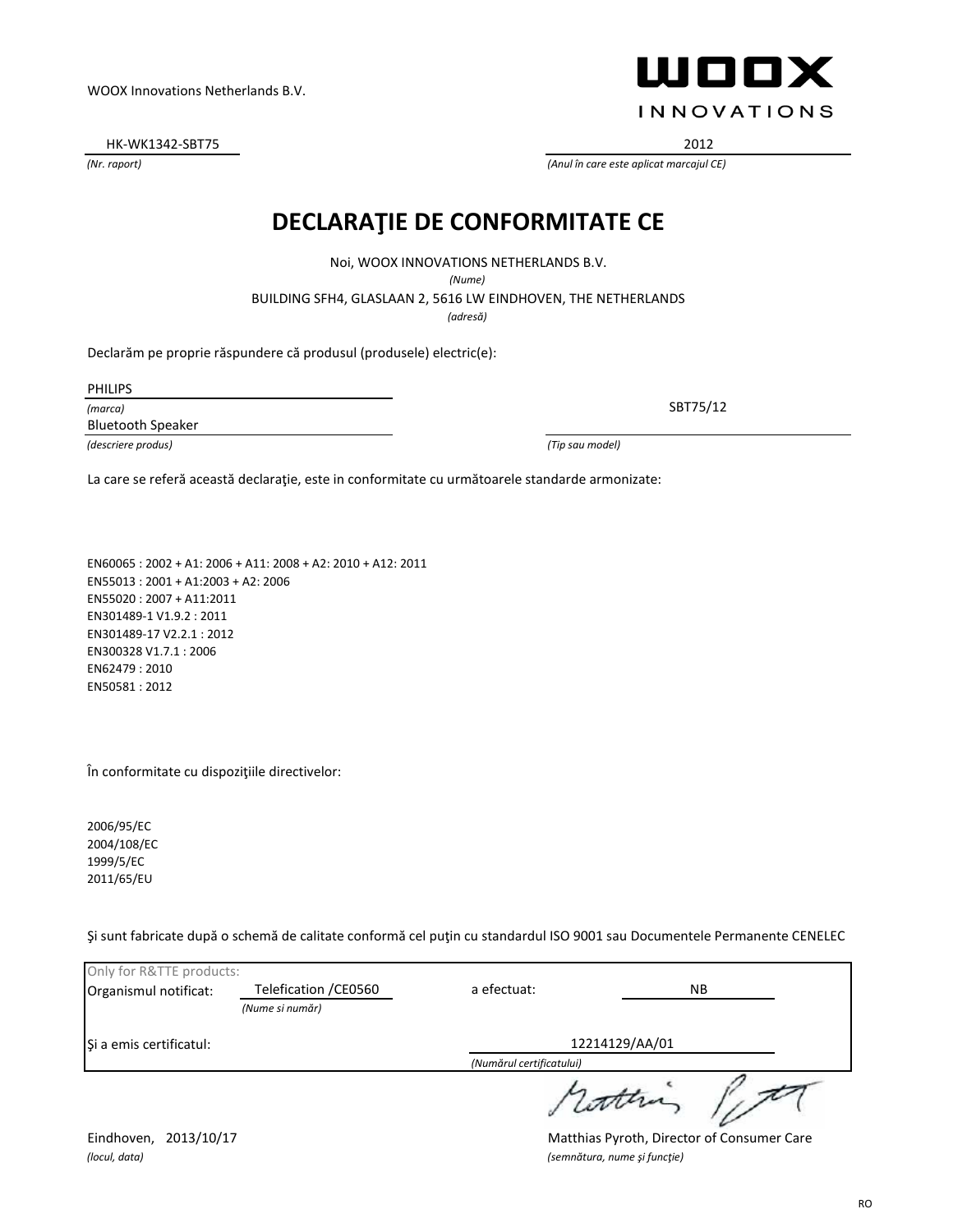*(Jelentés száma) (A CE jelzés feltüntetésének éve)*

WOOX Innovations Netherlands B.V.

### **EC MEGFELELŐSÉGI NYILATKOZAT**

A WOOX INNOVATIONS NETHERLANDS B.V.

*(Név)*

BUILDING SFH4, GLASLAAN 2, 5616 LW EINDHOVEN, THE NETHERLANDS

*(cím)*

Felelőssége tudatában nyilatkozik, hogy az alábbi elektronikai termék(ek):

PHILIPS

*(márkanév)* Bluetooth Speaker

*(termék megnevezése) (Típusváltozat vagy modell)*

Az ezen nyilatkozatban foglaltak szerint megfelel(nek) a következő harmonizált szabványoknak:

EN60065 : 2002 + A1: 2006 + A11: 2008 + A2: 2010 + A12: 2011 EN55013 : 2001 + A1:2003 + A2: 2006 EN55020 : 2007 + A11:2011 EN301489-1 V1.9.2 : 2011 EN301489-17 V2.2.1 : 2012 EN300328 V1.7.1 : 2006 EN62479 : 2010 EN50581 : 2012

Követve a következő ajánlásokat:

2006/95/EC 2004/108/EC 1999/5/EC 2011/65/EU

legalább az ISO 9001-nek megfelelően vagy

| Only for R&TTE products:      |                       |                     |       |  |
|-------------------------------|-----------------------|---------------------|-------|--|
| Bejelentett testület:         | Telefication / CE0560 | teljesítve:         | NB.   |  |
|                               | (Név és szám)         |                     |       |  |
| és a kibocsátott tanúsítvány: |                       | 12214129/AA/01      |       |  |
|                               |                       | (tanúsítvány száma) |       |  |
|                               |                       |                     | atten |  |

Eindhoven, 2013/10/17 **Matthias Pyroth, Director of Consumer Care** 

HU



HK-WK1342-SBT75 2012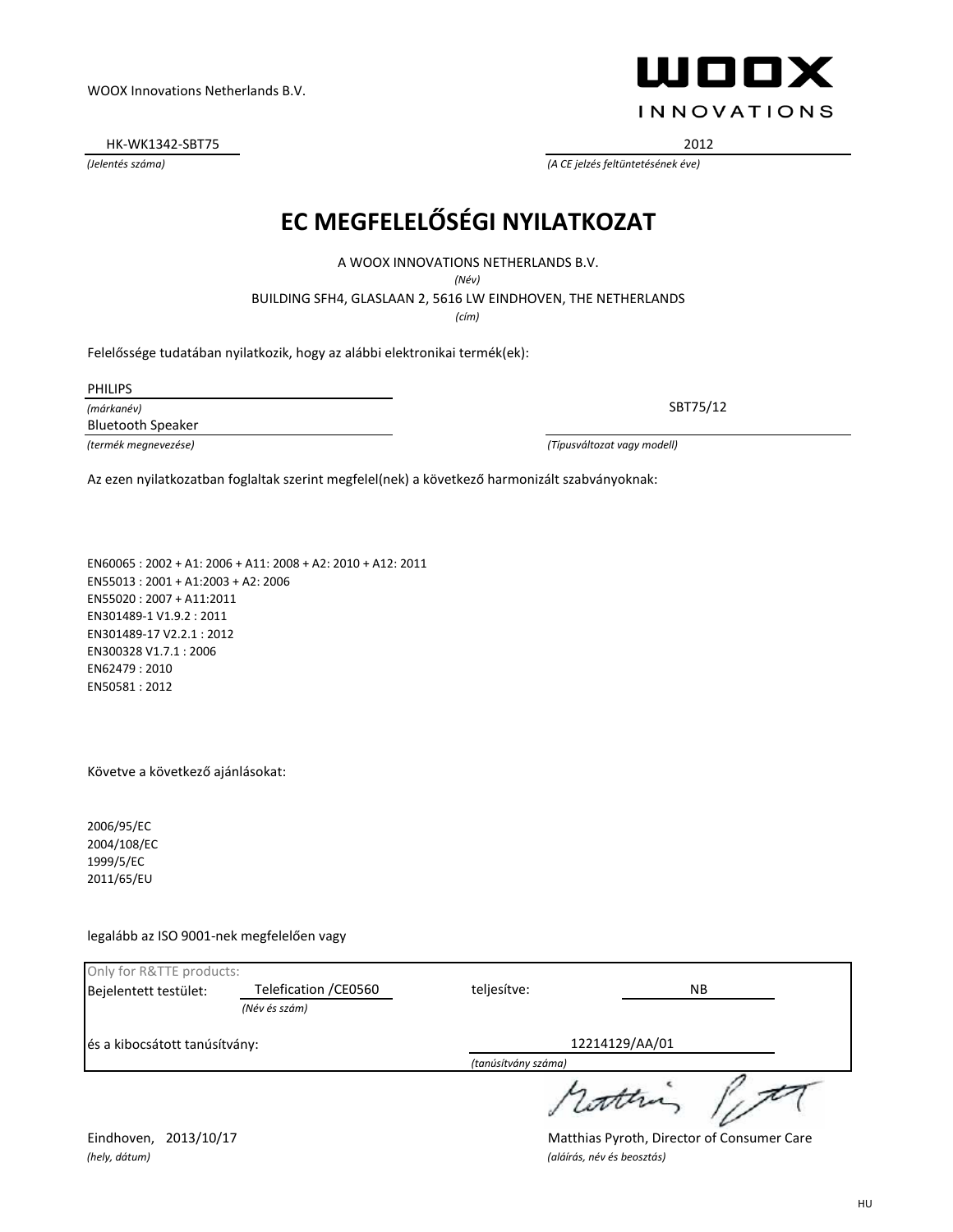*(място, дата) (подпис, име и длъжност)*

Eindhoven, 2013/10/17 **Matthias Pyroth, Director of Consumer Care** 

HK-WK1342-SBT75 2012

*(Документ №) (Година на поставяне на CE маркировката)*

**CE Декларация за съответствие**

Ние, WOOX INNOVATIONS NETHERLANDS B.V.

*(Име)*

BUILDING SFH4, GLASLAAN 2, 5616 LW EINDHOVEN, THE NETHERLANDS

*(адрес)*

Декларираме на наша отговорност, че електрическият(те) уред(и):

PHILIPS

*(търговска марка)* Bluetooth Speaker

*(описание на продукта(ите)) (Серия или модел)*

WOOX Innovations Netherlands B.V.

Към който(които) се отнася тази декларация е(са) в съответствие със следните установени стандарти:

EN60065 : 2002 + A1: 2006 + A11: 2008 + A2: 2010 + A12: 2011 EN55013 : 2001 + A1:2003 + A2: 2006 EN55020 : 2007 + A11:2011 EN301489-1 V1.9.2 : 2011 EN301489-17 V2.2.1 : 2012 EN300328 V1.7.1 : 2006 EN62479 : 2010 EN50581 : 2012

В съответствие с директиви:

2006/95/EC 2004/108/EC 1999/5/EC 2011/65/EU

и са произведени под система за качествен контрол най-малко в съответствие с ISO 9001 или

Only for R&TTE products: Известяващата Telefication /СЕ0560 извърши: NB извърши: *(Име и номер)* институция: И издаде сертификат: 12214129/AA/01 *(номер на сертификата)* attra

SBT75/12

**INNOVATIONS** 

WOOX

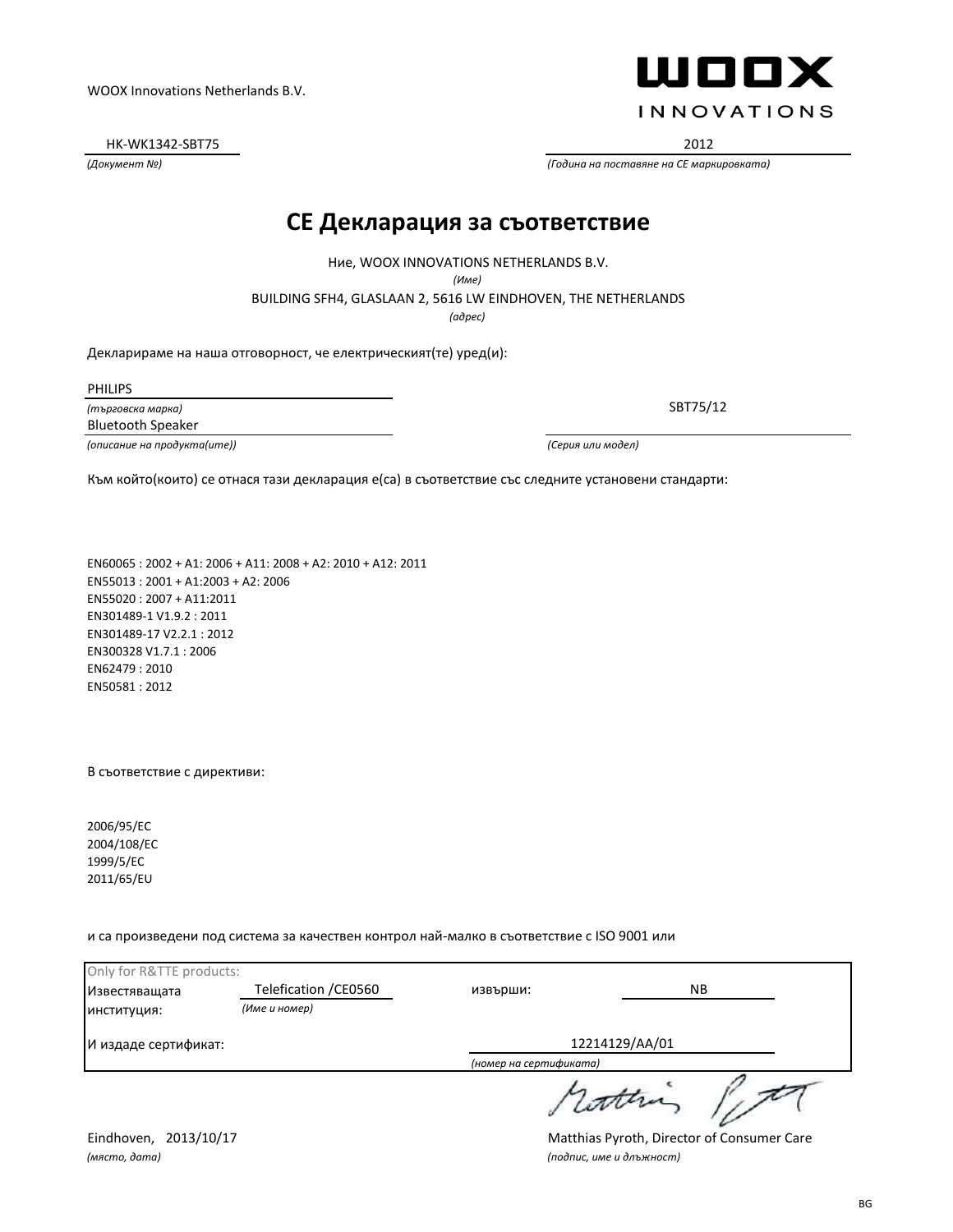a vydal certifikát:

*(místo, datum) (podpis, jméno a funkce)*

Only for R&TTE products:

Eindhoven, 2013/10/17 Matthias Pyroth, Director of Consumer Care

### **Prohlášení o shodě v EU**

BUILDING SFH4, GLASLAAN 2, 5616 LW EINDHOVEN, THE NETHERLANDS My, WOOX INNOVATIONS NETHERLANDS B.V. *(Jméno)*

*(adresa)*

Prohlašujeme na svou odpovědnost, že elektrický výrobek:

PHILIPS

*(značka)* Bluetooth Speaker

WOOX Innovations Netherlands B.V.

*(popis výrobku) (Typ verze nebo model)*

na nějž se toto prohlášení vztahuje, je ve shodě s následujícími harmonizovanými normami:

EN60065 : 2002 + A1: 2006 + A11: 2008 + A2: 2010 + A12: 2011 EN55013 : 2001 + A1:2003 + A2: 2006 EN55020 : 2007 + A11:2011 EN301489-1 V1.9.2 : 2011 EN301489-17 V2.2.1 : 2012 EN300328 V1.7.1 : 2006 EN62479 : 2010 EN50581 : 2012

#### Následovaných ustanoveními Směrnic:

2006/95/EC 2004/108/EC 1999/5/EC 2011/65/EU

A jsou vyráběny v systému řízení kvality minimálně ve shodě s ISO 9001 nebo

HK-WK1342-SBT75 2012

**INNOVATIONS** 

SBT75/12

*(Číslo zprávy) (Rok udělění známky CE)*

| Kompetentní orgán:  | Telefication / CE0560 | provedl:            | <b>NB</b>      |  |
|---------------------|-----------------------|---------------------|----------------|--|
|                     | (Název a číslo)       |                     |                |  |
| a vydal certifikát: |                       |                     | 12214129/AA/01 |  |
|                     |                       | (číslo certifikátu) |                |  |
|                     |                       |                     | with           |  |

#### CS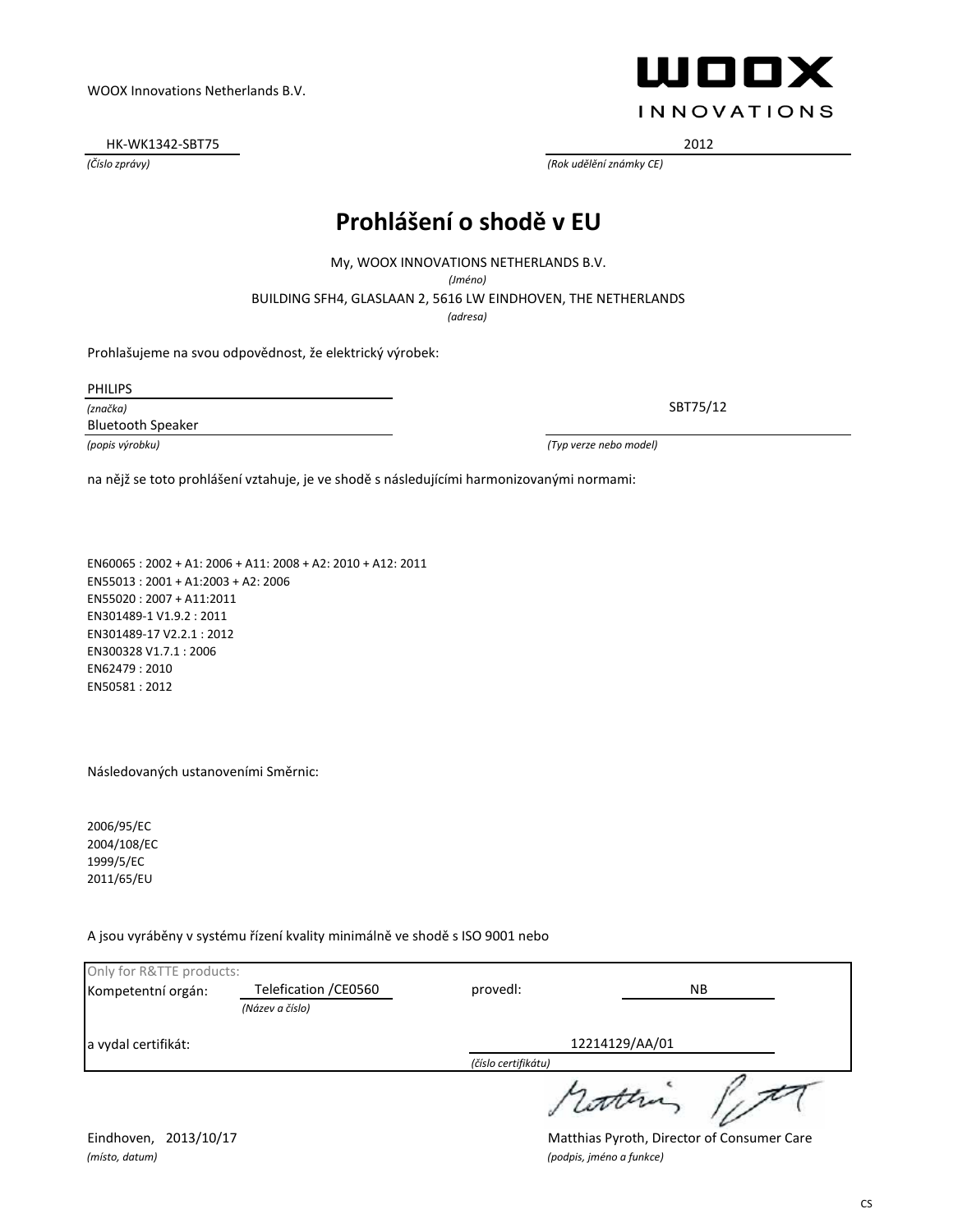HK-WK1342-SBT75 2012

## WOOX **INNOVATIONS**

*(Broj izvještaja) (Godina ishođenja CE oznake)*

#### **Izjava o sukladnosti**

Mi, WOOX INNOVATIONS NETHERLANDS B.V.

*(Ime)*

BUILDING SFH4, GLASLAAN 2, 5616 LW EINDHOVEN, THE NETHERLANDS

*(Adresa)*

Odgovorno izjavljujemo da je elektični uređaj(i):

PHILIPS

*(Naziv robne marke)* Bluetooth Speaker

SBT75/12

*(opis proizvoda) (Tipska oznaka ili model)*

Na koje se ova izjava odnosi zadovoljava sljedeće usklađene norme:

EN60065 : 2002 + A1: 2006 + A11: 2008 + A2: 2010 + A12: 2011 EN55013 : 2001 + A1:2003 + A2: 2006 EN55020 : 2007 + A11:2011 EN301489-1 V1.9.2 : 2011 EN301489-17 V2.2.1 : 2012 EN300328 V1.7.1 : 2006 EN62479 : 2010 EN50581 : 2012

Slijedom odredbi:

2006/95/EC 2004/108/EC 1999/5/EC 2011/65/EU

najmanje u skladu sa normom ISO 9001 ili

| Only for R&TTE products: |                       |                |           |  |
|--------------------------|-----------------------|----------------|-----------|--|
| Nadležno tijelon:        | Telefication / CE0560 | Izveden:       | <b>NB</b> |  |
|                          | (Ime i broj)          |                |           |  |
| I izdana je potvrda:     |                       | 12214129/AA/01 |           |  |
|                          |                       | (Broj potvrde) |           |  |
|                          |                       |                | 1 Lotten  |  |

*(Mjesto ,datum) (Potpis,ime i radno mjesto)*

Eindhoven, 2013/10/17 **Matthias Pyroth, Director of Consumer Care**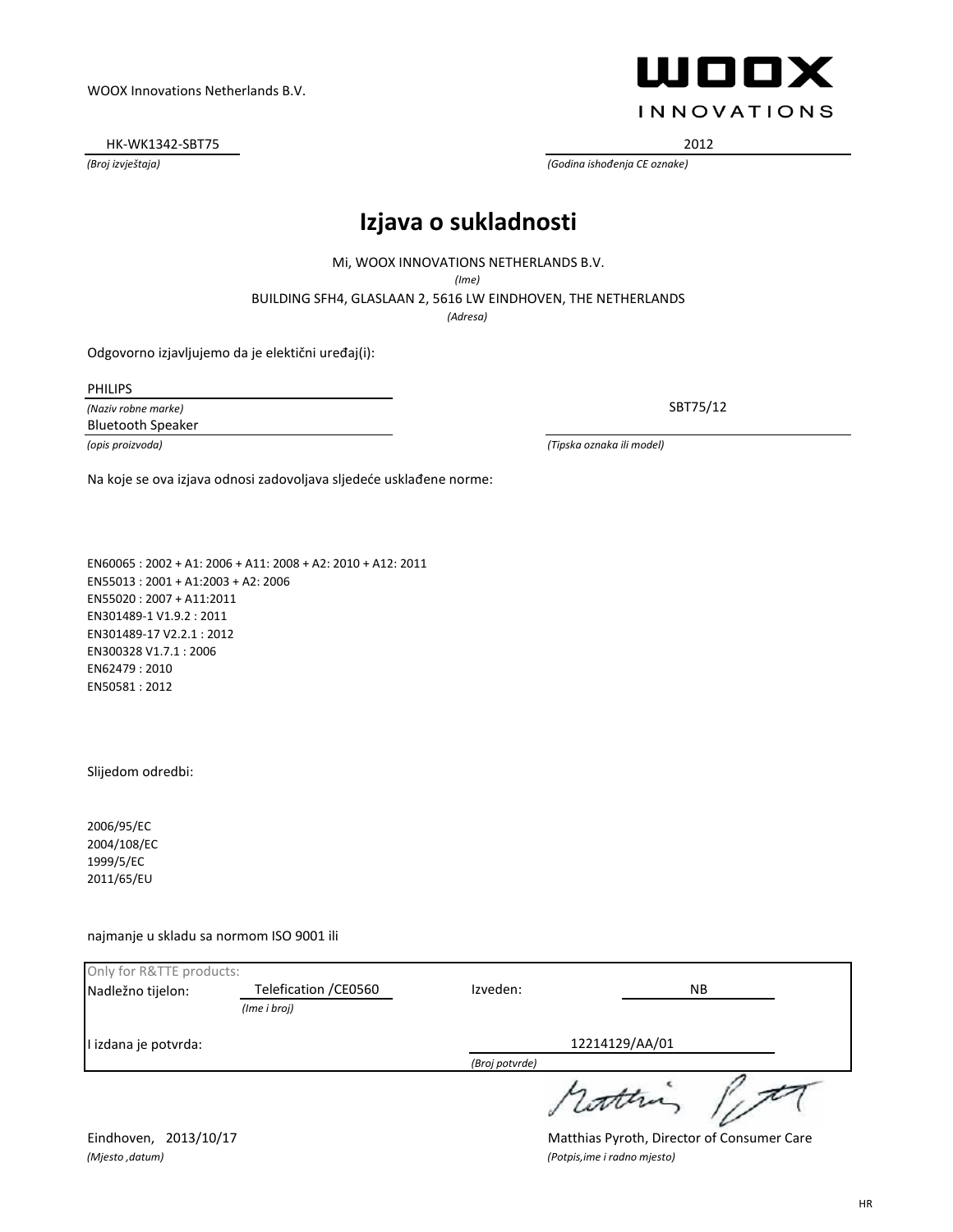Izdaja certifikat:

Eindhoven, 2013/10/17 Matthias Pyroth, Director of Consumer Care *(Kraj, datum) (Podpis, Ime in funkcija)*

SL

WOOX Innovations Netherlands B.V.

HK-WK1342-SBT75 2012

*(Številka poročila) (Leto namstitve CE znaka)*

### **Izjava o skladnosti**

Mi, WOOX INNOVATIONS NETHERLANDS B.V. *(Ime)*

BUILDING SFH4, GLASLAAN 2, 5616 LW EINDHOVEN, THE NETHERLANDS

*(Naslov)*

S polno odgovornostjo izjavljamo:

PHILIPS

*(Ime znamke)* Bluetooth Speaker

*(Opis proizvoda) (Tip, verzija ali model)*

Na katerega se nanaša ta izjava je skladen z naslednjimi harmoniziranimi standardi:

EN60065 : 2002 + A1: 2006 + A11: 2008 + A2: 2010 + A12: 2011 EN55013 : 2001 + A1:2003 + A2: 2006 EN55020 : 2007 + A11:2011 EN301489-1 V1.9.2 : 2011 EN301489-17 V2.2.1 : 2012 EN300328 V1.7.1 : 2006 EN62479 : 2010 EN50581 : 2012

V skladu z naslednjimi odločbami:

2006/95/EC 2004/108/EC 1999/5/EC 2011/65/EU

In so proizvedeni v skladu s shemo kakovosti najmanj v skladu z ISO 9001 ali CENELEC stalnimi dokumenti

| Only for R&TTE products: |                       |                        |           |  |
|--------------------------|-----------------------|------------------------|-----------|--|
| Priglašeno organ:        | Telefication / CE0560 | Izvršeno:              | <b>NB</b> |  |
|                          | (Ime in številka)     |                        |           |  |
| Izdaja certifikat:       |                       | 12214129/AA/01         |           |  |
|                          |                       | (Številka certifikata) |           |  |
|                          |                       |                        | cotten    |  |

WOOX **INNOVATIONS**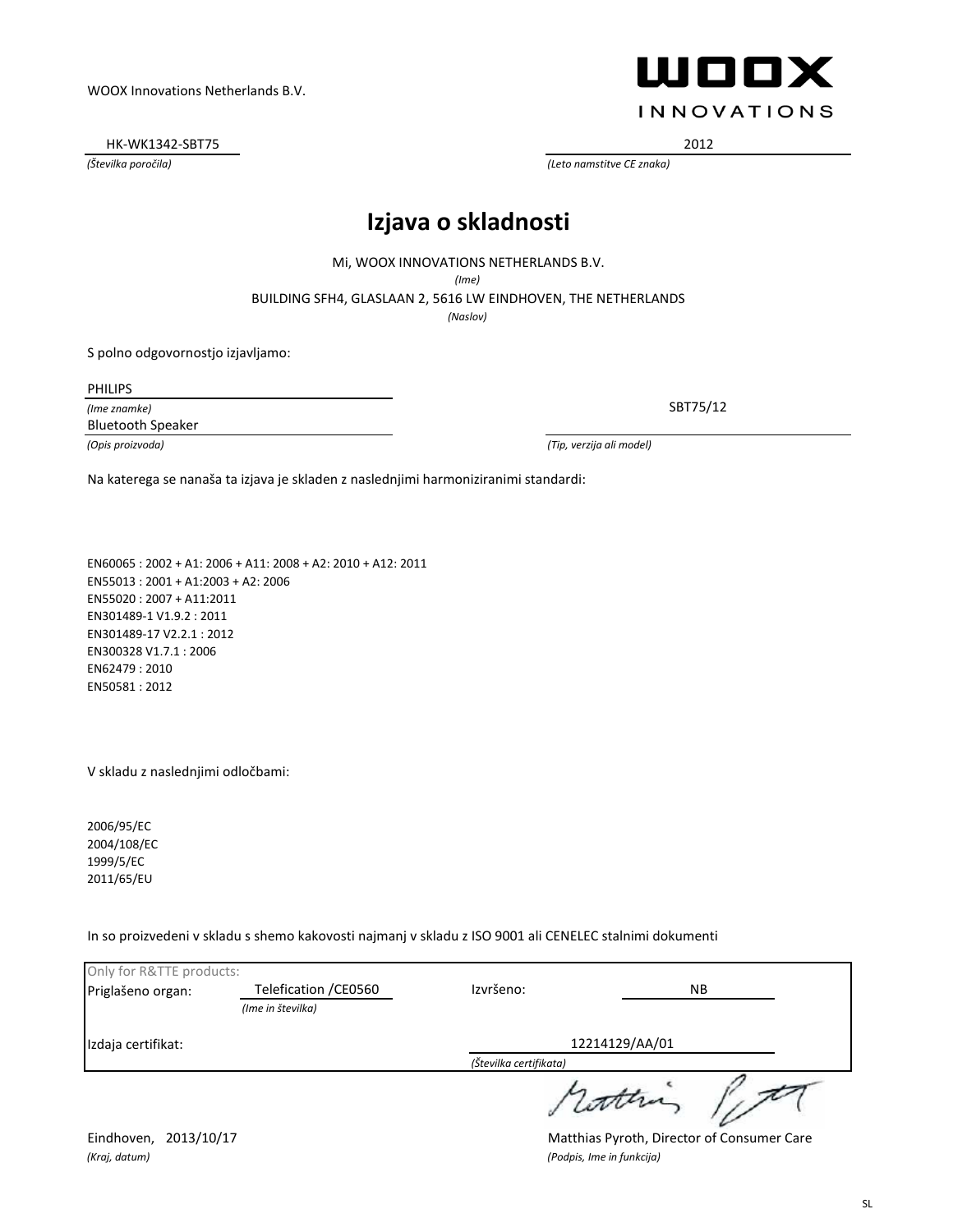HK-WK1342-SBT75 2012

#### **EC Vyhlásenie o zhode**

BUILDING SFH4, GLASLAAN 2, 5616 LW EINDHOVEN, THE NETHERLANDS My, WOOX INNOVATIONS NETHERLANDS B.V. *(Názov spoločnosti) (adresa)*

Prehlasujeme v našej zodpovednosti, že elektrický výrobok (výrobky):

PHILIPS

*(značka)* Bluetooth Speaker

*(popis produktu) (Typ, verzia alebo model)*

Produkty, ktorých sa toto vyhlásenie týka, sú v súlade s nasledovnými harmonizovanými normami:

EN60065 : 2002 + A1: 2006 + A11: 2008 + A2: 2010 + A12: 2011 EN55013 : 2001 + A1:2003 + A2: 2006 EN55020 : 2007 + A11:2011 EN301489-1 V1.9.2 : 2011 EN301489-17 V2.2.1 : 2012 EN300328 V1.7.1 : 2006 EN62479 : 2010 EN50581 : 2012

V súlade s nasledovnými ustanoveniami:

2006/95/EC 2004/108/EC 1999/5/EC 2011/65/EU

A sú vyrobené podľa osnov kvality a prinajmenšom v súlade s ISO 9001 alebo CENELEC ustanoveniami

| Only for R&TTE products: |                       |                     |       |
|--------------------------|-----------------------|---------------------|-------|
| Oboznámený orgán:        | Telefication / CE0560 | vykonané:           | NB.   |
|                          | (Názov a číslo)       |                     |       |
| A vystavený certifikát:  |                       | 12214129/AA/01      |       |
|                          |                       | (číslo certifikátu) |       |
|                          |                       |                     | 1 com |

*(miesto, dátum) (podpis, meno a funkcia)*

Eindhoven, 2013/10/17 **Matthias Pyroth, Director of Consumer Care** 



SBT75/12

*(Č. dokumentu) (Rok, kedy bola CE značka pridelená)*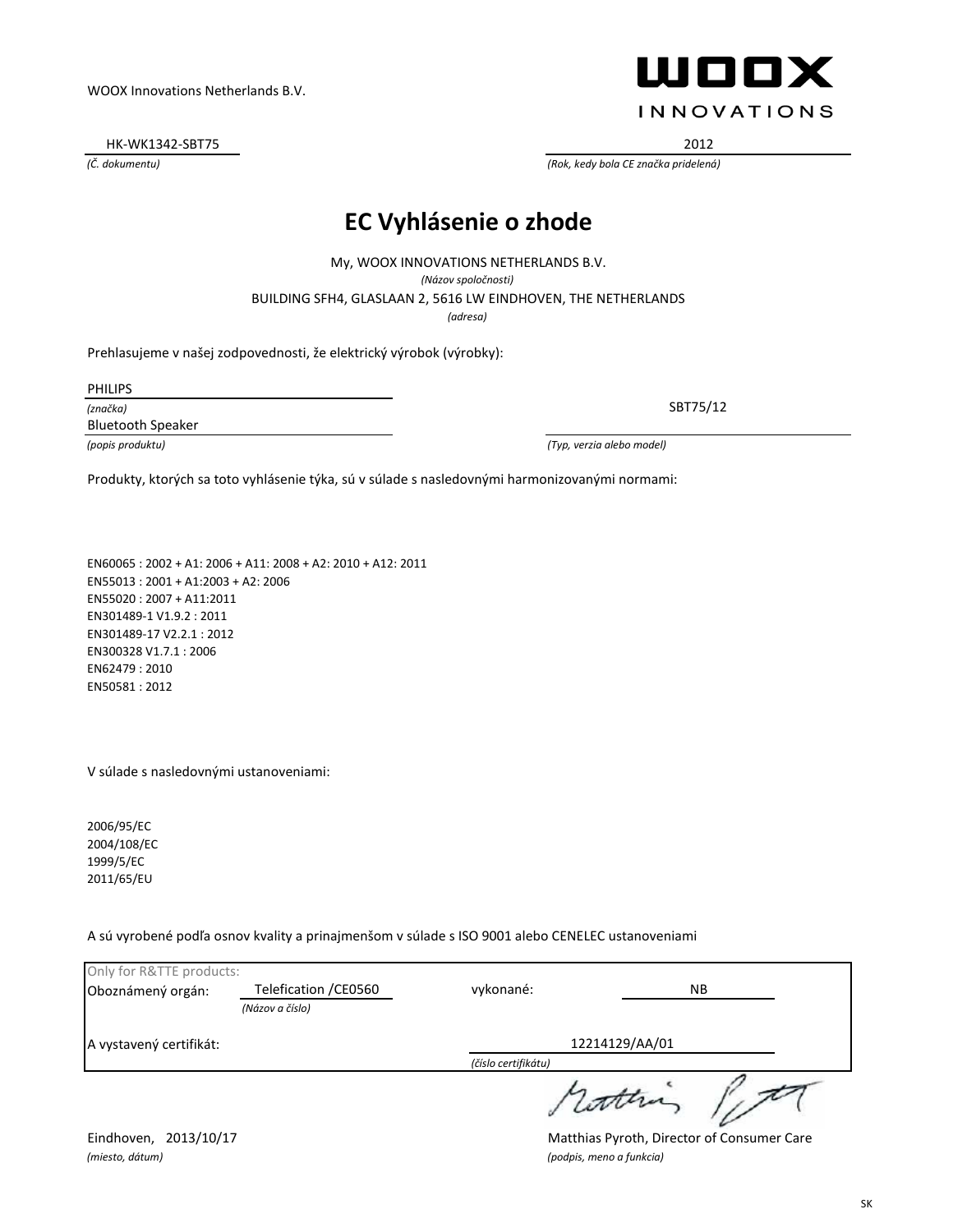HK-WK1342-SBT75 2012

*(Ziņojums Nr) (Gads kurā CE zīme ieviesta)*

#### **EC deklarācija atbilstība**

Mēs, WOOX INNOVATIONS NETHERLANDS B.V.

*(vārds)*

BUILDING SFH4, GLASLAAN 2, 5616 LW EINDHOVEN, THE NETHERLANDS

*(adresă)*

deklarēt zem vai atbildība ka, elektronisks produkts:

PHILIPS

*(fabrikas marka vārds)* Bluetooth Speaker

*(produkta apraksts) (Tips, versija vai modelis)*

Kam ši deklarācija atbilst ir apliecināt ar sekojošiem saskaņotiem standartiem:

EN60065 : 2002 + A1: 2006 + A11: 2008 + A2: 2010 + A12: 2011 EN55013 : 2001 + A1:2003 + A2: 2006 EN55020 : 2007 + A11:2011 EN301489-1 V1.9.2 : 2011 EN301489-17 V2.2.1 : 2012 EN300328 V1.7.1 : 2006 EN62479 : 2010 EN50581 : 2012

Sekojot noteikumiem:

2006/95/EC 2004/108/EC 1999/5/EC 2011/65/EU

Tiek ražots zem kvalitātes sistēma kas ir apstiprināta ar ISO 9001 vai CENELEC pastāvošiem dokumentiem

| Only for R&TTE products: |                       |                      |     |
|--------------------------|-----------------------|----------------------|-----|
| Reģistrēta galvenā daļa: | Telefication / CE0560 | paveikts:            | NB. |
|                          | (vārds un numurs)     |                      |     |
| Un izveido sertifikātu:  |                       | 12214129/AA/01       |     |
|                          |                       | (sertifikāta numurs) |     |
|                          |                       |                      |     |

Eindhoven, 2013/10/17 **Matthias Pyroth, Director of Consumer Care** *(vieta, datums) (parskts, vārds un amatpienākums)*



WOOX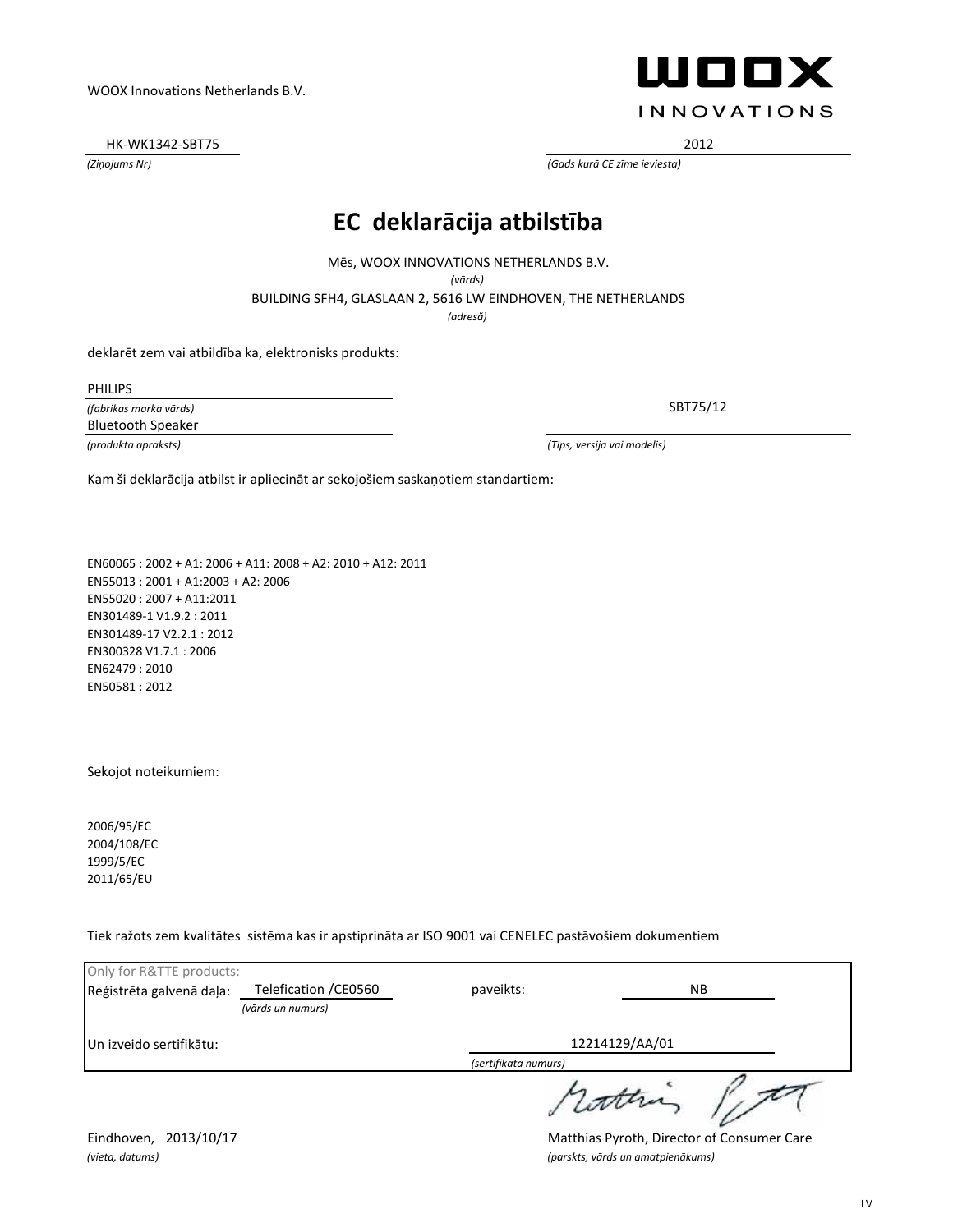HK-WK1342-SBT75 2012

WOOX **INNOVATIONS** 

*(Pranešimo Nr.) (Metai, kada CE patvirtino)*

#### **EC ATITIKTIES DEKLARACIJA**

BUILDING SFH4, GLASLAAN 2, 5616 LW EINDHOVEN, THE NETHERLANDS Mes, WOOX INNOVATIONS NETHERLANDS B.V. *(Pavadinimas)*

*(adresas)*

Deklaruojame, kad elektronikos gaminys (-iai):

PHILIPS

*(firmos ženklo pavadinimas)* Bluetooth Speaker

SBT75/12

*(gaminio aprašymas) (Tipas arba modelis)*

Pagal šią deklaraciją atitinka toliau nurodytus standartus:

EN60065 : 2002 + A1: 2006 + A11: 2008 + A2: 2010 + A12: 2011 EN55013 : 2001 + A1:2003 + A2: 2006 EN55020 : 2007 + A11:2011 EN301489-1 V1.9.2 : 2011 EN301489-17 V2.2.1 : 2012 EN300328 V1.7.1 : 2006 EN62479 : 2010 EN50581 : 2012

Atitinka tokias nuostatas:

2006/95/EC 2004/108/EC 1999/5/EC 2011/65/EU

Pagaminta atitinkant visus kokybės reikalavimus pagal ISO 9001 ar CENELEC nuolatinius dokumentus

| Only for R&TTE products: |                          |                       |     |
|--------------------------|--------------------------|-----------------------|-----|
| Informuota įstaiga:      | Telefication / CE0560    | atlikta:              | NB. |
|                          | (Pavadinimas ir numeris) |                       |     |
| Sertifikatas išleistas:  |                          | 12214129/AA/01        |     |
|                          |                          | (sertifikato numeris) |     |
|                          |                          |                       |     |

Eindhoven, 2013/10/17 Matthias Pyroth, Director of Consumer Care *(vieta, data) (parašas, vardas, pavardė ir pareigos)*